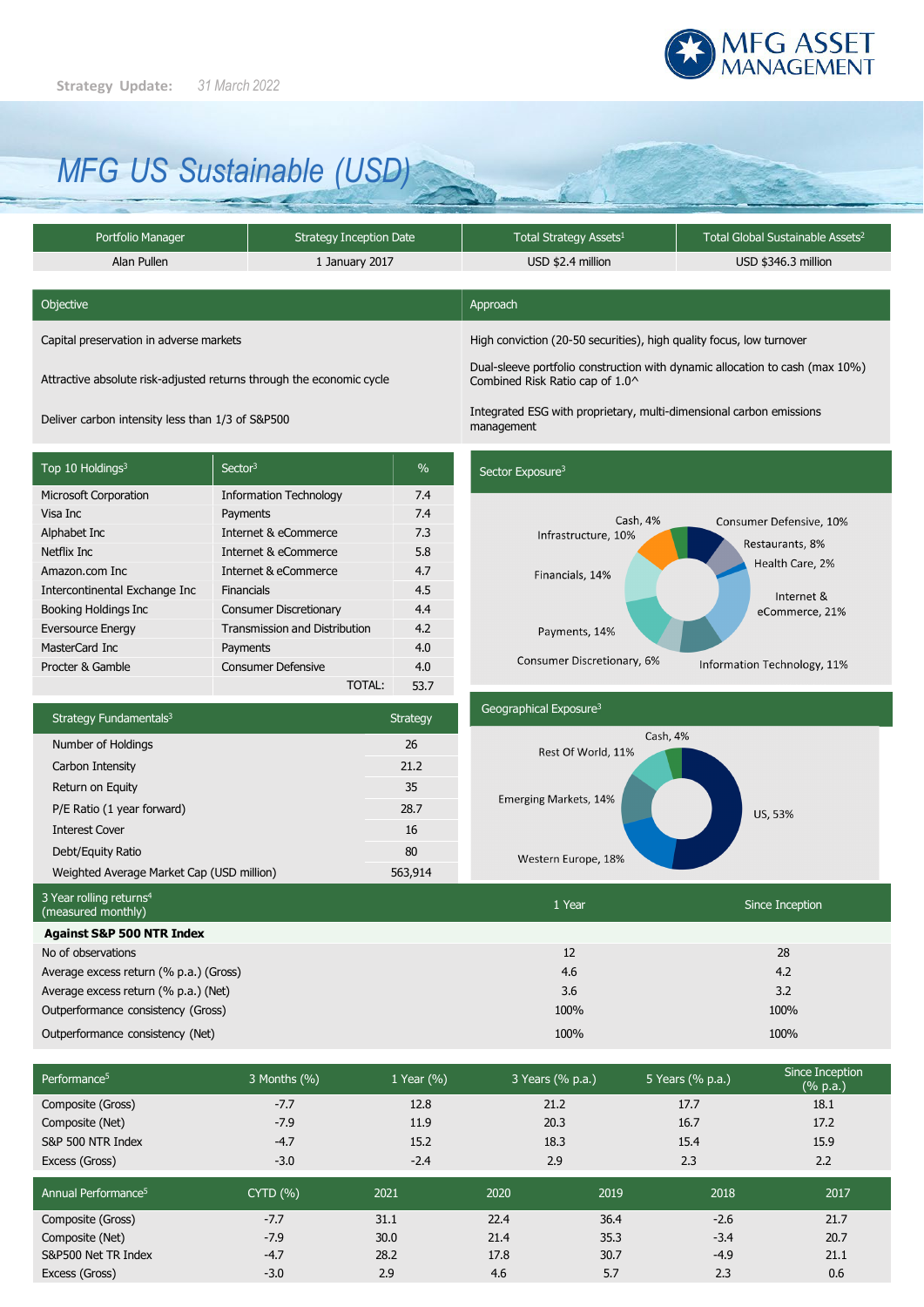<sup>1</sup> US Sustainable Strategy is currently based on a proprietary portfolio.

<sup>2</sup> Comprised of all Sustainable Strategies.

<sup>3</sup> The data is based on a representative portfolio for the strategy. Sectors are internally defined. Geographical exposure is calculated on a look through basis based on underlying revenue exposure of individual companies

<sup>4</sup> Rolling 3-year returns are calculated in USD and rolled monthly for the duration of each period shown. The average excess return is then calculated for each period, with outperformance consistency indicating the

percentage or positive excess returns. Strategy inception is 1 January 2017.<br><sup>5</sup> Returns are for the US Sustainable Composite and denoted in USD. Performance would vary if returns were denominated in a currency other than section below for further information. Composite (Net) returns are net of fees charged to clients and have been reduced by the amount of the highest fee charged to any client employing that strategy during the period<br>under

^ Combined risk ratio is a measure of relative beta and relative drawdown to S&P500 NTR Index (USD). Please contact MFGAM should you wish for further details on the calculation.

#### **IMPORTANT NOTICE**

This material is being furnished to you to provide summary information regarding Magellan Asset Management (imed trading as MFG Asset Management ('**MFG Asset Management**') and an investment fund or<br>investment strategy mana investment or other advice. In making an investment decision, you must rely on your own examination of any offering documents relating to the Strategy.

The investment program of the Strategy presented herein is speculative and may involve a high degree of risk. The Strategy is not intended as a complete investment program and is suitable only for sophisticated investors who can bear the risk of loss. The Strategy may lack diversification, which can increase the risk of loss to investors. The Strategy's performance may be volatile. Past performance is not necessarily indicative o actual performance of an MFG Asset Management financial product or service may differ materially from those reflected or contemplated in such forward-looking statements. The Strategy will have limited liquidity, no<br>seconda and other expenses of the Strategy will reduce trading profits, if any, or increase losses.

No representation or warranty is made with respect to the correctness, accuracy, reasonableness or completeness of any of the information contained in this material. This information is subject to change at any time and no person has any responsibility to update any of the information provided in this material. This material may include data, research and other information from third party sources. MFG Asset Management makes no guarantee that such information is accurate, complete or timely and does not provide any warranties regarding results obtained from its use. MFG Asset Management will not be responsible or liable for any losses, whether<br>di losses, loss of opportunity or incidental or punitive damages.

No distribution of this material will be made in any jurisdiction where such distribution is not authorised or is unlawful. This material does not constitute, and may not be used for the purpose of, an offer or solicitatio any jurisdiction or in any circumstances in which such an offer or solicitation is unlawful or not authorized or in which the person making such offer or solicitation is not qualified to do so. This material and the inform contained within it may not be reproduced, or disclosed, in whole or in part, without the prior written consent of MFG Asset Management. Further information regarding any benchmark referred to herein can be found at<br>www.mf

<u>United Kingdom</u> - This material does not constitute an offer or inducement to engage in an investment activity under the provisions of the Financial Services and Markets Act 2000 (FSMA). This material does not form part<br>o material is exempt from the restrictions in the FSMA as it is to be strictly communicated only to 'investment professionals' as defined in Article 19(5) of the Financial Services and Markets Act 2000 (Financial Promotion) Order 2005 (FPO).

<u>United States of America</u> - This material is not intended as an offer or solicitation for the purchase or sale of any securities, financial instrument or product or to provide financial services. It is not the intention o available upon request and also may be found in Part II of MFG Asset Management's Form ADV.

The S&P 500 TR Index is a float adjusted market capitalization weighted index that is designed to measure the equity performance of the top 500 companies in the United States. Index results assume the reinvestment of all distributions of capital gain and net investment income using a tax rate applicable to non-resident institutional investors who do not benefit from double taxation treaties.

#### **GLOBAL INVESTMENT PERFORMANCE STANDARDS (GIPS®) DISCLOSURE**

Magellan Asset Management Limited, doing business as MFG Asset Management in jurisdictions outside Australia and New Zealand, (MFG Asset Management) claims compliance with the Global Investment Performance Standards (GIPS ®)

For the purpose of complying with GIPS, the Firm is defined as all discretionary portfolios managed by MFG Asset Management, excluding brands managed by subsidiaries operating as distinct business entities. MFG Asset<br>Manag

The US Sustainable composite is a concentrated global equity strategy investing in high quality companies (typically 20-50 stocks), domiciled in the United States, with an integrated low carbon overlay. High quality<br>compan the US Sustainable strategy are to earn superior risk adjusted returns through the business cycle whilst minimising the risk of a permanent capital loss with an integrated ESG strategy with meaningfully lower carbon intensity than broader equity markets. The composite was created in January 2017. Prior to May 29, 2018 the composite was named the US Low Carbon Composite.

To achieve investment objectives, the composite may also use derivative financial instruments including, but not limited to, options, swaps, futures and forwards. Derivatives are subject to the risk of changes in the marke

A copy of the composite's GIPS compliant presentation and/or the firm's list of composite descriptions are available upon request by emailing [client.reporting@magellangroup.com.au](mailto:client.reporting@magellangroup.com.au)

The representative portfolio is an account in the composite that closely reflects the portfolio management style of the strategy. Performance is not a consideration in the selection of the representative portfolio. The<br>cha is available upon request.